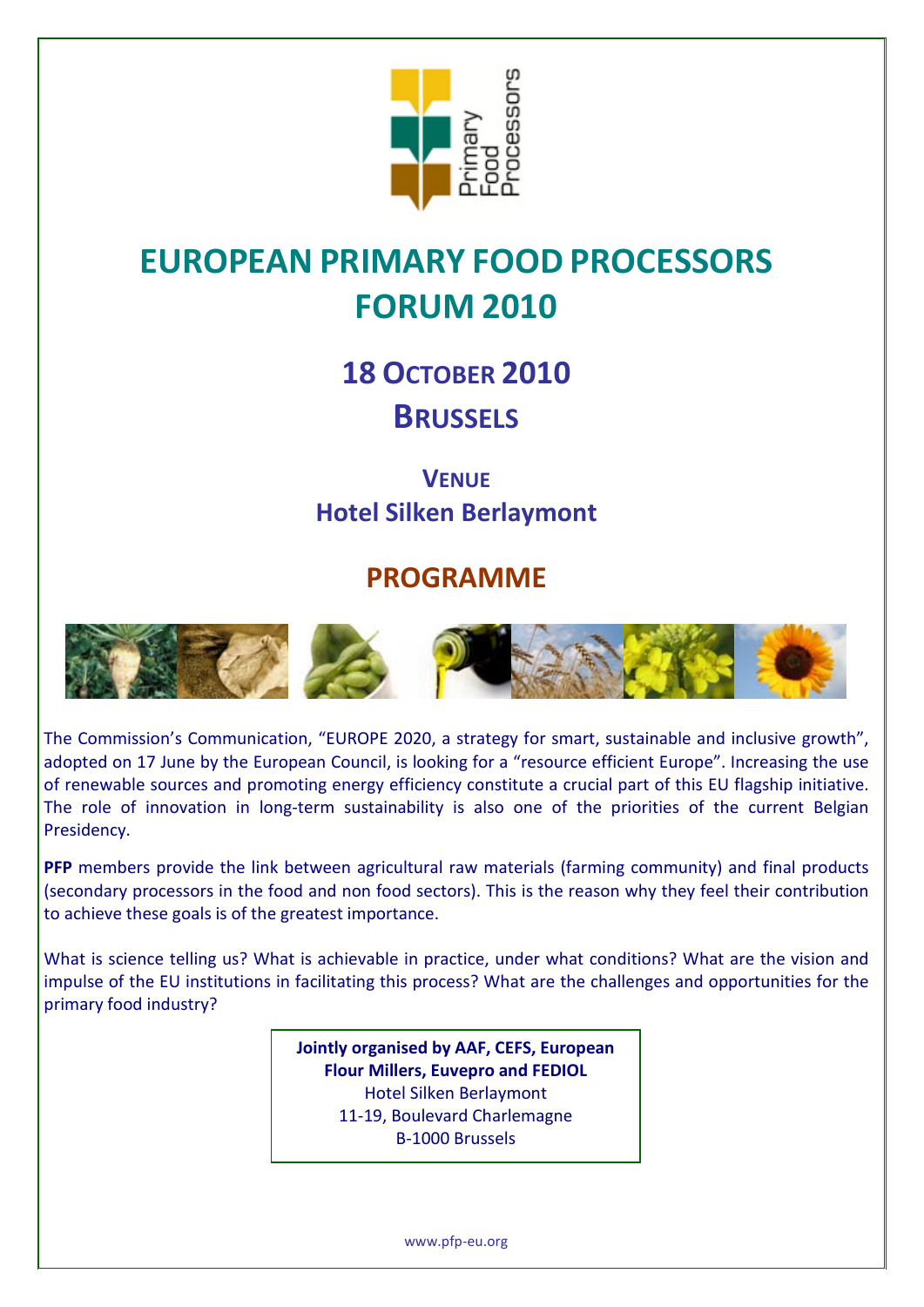

## **EUROPEAN PRIMARY FOOD PROCESSORS FORUM 2010**

**The European primary food processing industry in the bio-based economy**

**14:00 Registration and welcome coffee**

**14:30 Welcome address and introduction by PFP President, Henri Rieux**

**14:45 – 15:45: From agricultural raw material to bio-based products: what are the prospects?** 

- **Prof. Dr. Ulrich Schurr** (Member of the European Technology Platform « Plants for the future »): setting the scene on the concept of bio-economy; Platforms joining forces on Knowledge Based Bio-Economy (KBBE): synergies and gaps; vision on Plants for the future.
- **Joël Abecassis** (Senior Scientist at INRA & Chairman of the scientific board of ARVALIS-Institut du Végétal): Presenting the prospects on fractionation process innovations and research perspectives.
- **Prof. Wim Soetaert** (Bio Base Europe Pilot Plant & Ghent University): Technologies for integrated biorefineries and the innovation chain for the bio-based economy: from the laboratory to the market.

**15:45 – 16:15 Coffee break**

#### **16:15 – 17:00: Stepping into the bio-based economy: what are the drivers?**

- **Ulf Sonesson** (Research Manager at the Swedish Institute for Food and Biotechnology (SIK), Head of Sustainability food production branch at ETP): Vision of the ETP Food for Life with particular focus on sustainable food production; integrating the concept of KBBE in the ETP strategy and action.
- **Henri Rieux** (PFP President): "Drivers, opportunities and challenges for the first-processing industry": where do we innovate to support sustainability objectives (supply, transport, good practices, processes? What are specific sector examples? What are the challenges: regulatory, market, consumer and partnership.

#### **17:00 - 17:30: Q&As and discussion with the audience**

**17:30: Closing by Mr Pedro Ortún, Director of Directorate F (Tourism, CSR, Consumer Goods and International Regulatory Agreements) of Enterprise and Industry Directorate General**

"Moving towards the bio-based economy: what policy framework for a sustainable and innovative primary food processing industry".

www.pfp-eu.org